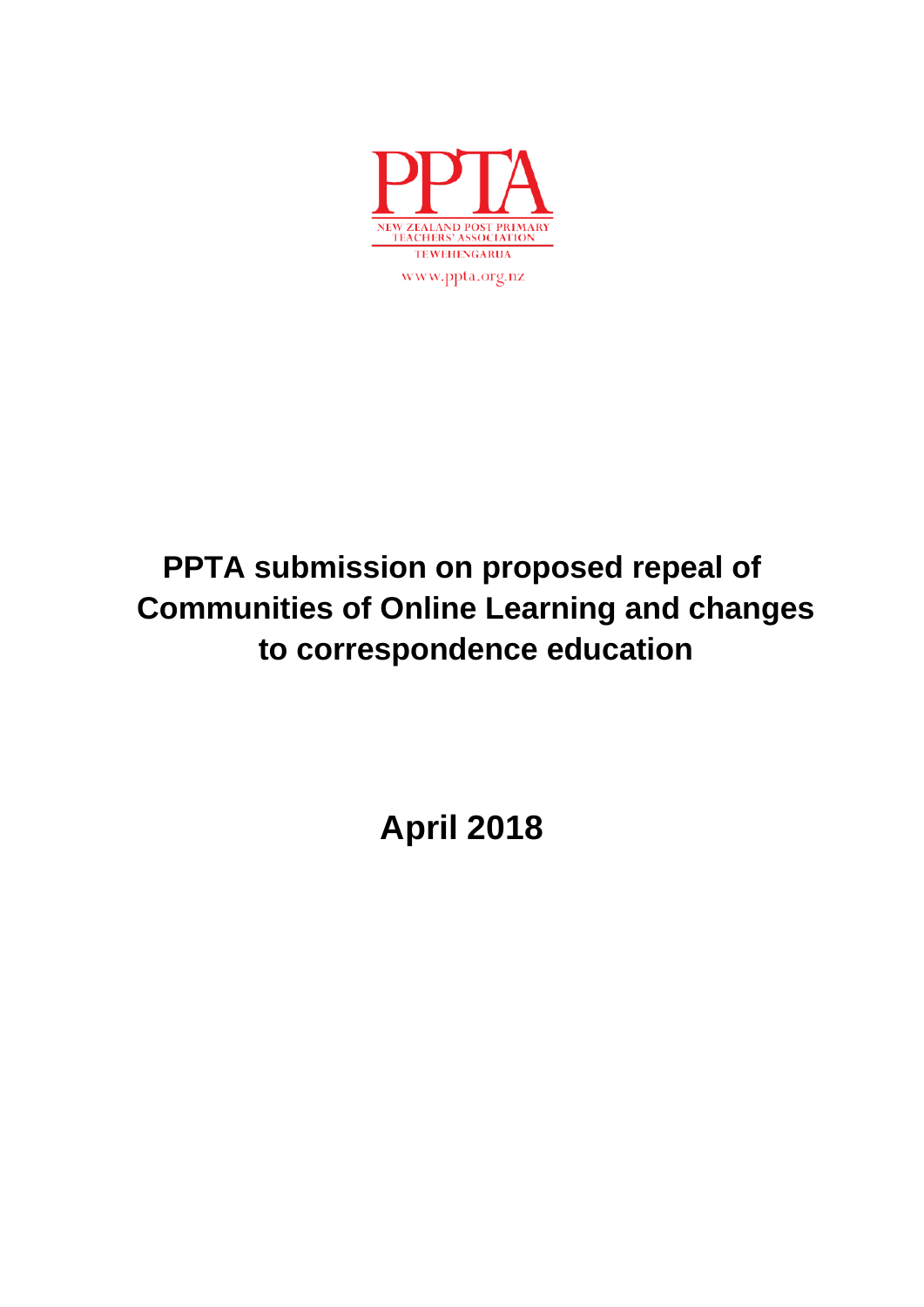## **1. About PPTA**

PPTA represents the majority of teachers engaged in secondary education in New Zealand, including secondary teachers, principals, and manual and technology teachers.

Under our constitution, all PPTA activity is guided by the following objectives:

- To advance the cause of education generally and of all phases of secondary and technical education in particular;
- To uphold and maintain the just claims of its members individually and collectively; and
- To affirm and advance Te Tiriti O Waitangi.

This submission is from the PPTA Executive, and is on behalf of all of our members.

### **2. General comment**

PPTA supports the position taken in the recent paper from the MoE, and is much more comfortable with the direction that this policy appears to now be heading. The questions are useful as a starting point, and we have made some suggestions below to reframe them as the discussion goes on.

Below are our responses to the four questions in the discussion document.

#### **3.What are your views on the repeal of COOL?**

PPTA supports repealing the legislation creating Communities of Online Learning. It was rushed, un-consulted and poorly conceived, with little awareness shown of the impact on the wider school sector or the students involved. The PPTA's policy position on COOL is set out below.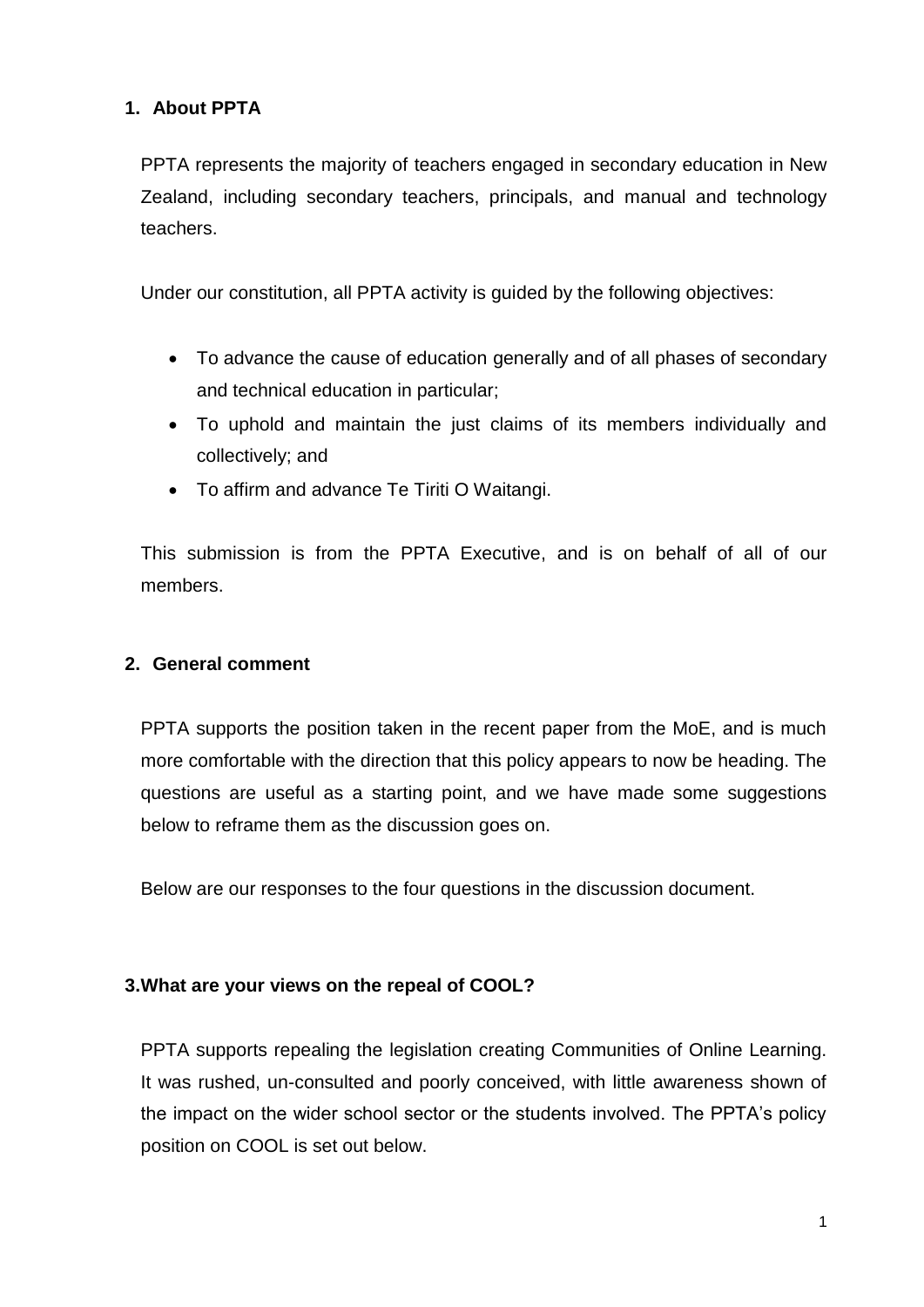*PPTA does not support the creation of COOLs on the basis that:*

*a. private for-profit providers do not have a good track record of educational provision* 

*b. competition between online providers and brick and mortar schools is not a sound basis for improvement of the education system*

*c. full time online learning must have managed and restricted entry for school age students.*

*PPTA supports the development of online learning in order to:*

*a. provide students access to subjects or particular learning opportunities at a school that they are enrolled at which may not be able to offer them in a face-toface class*

*b. provide access to education for students who are isolated or unable to attend regular schools*

*c. provide access to education for students who are unable to attend public schools for other reasons, such as health or alienation from the school system*

- *d. support teachers to teach their specialist subjects*
- *e. support teachers to access PLD*
- *f. enrich and supplement face-to-face learning for all students.*

In all cases online education which is part of the compulsory schooling sector, *whether full time or blended should:* 

- *a. be delivered by New Zealand registered teachers*
- *b. be free to students/parents, ie. fully funded by the government*
- *c. be based on the NZC/Te Marautanga*
- *d. ensure the physical and emotional well-being of students.*
- *e. be fully accountable via ERO and subject to the Official Information Act.*

*f. be funded on the basis of actual costs incurred in delivering an education that meets the above tests, and recognises schools' fixed costs.* 

Having a range of public schools able to provide online learning, subject to the same quality controls as any other school, may be a desirable option, but there are a number of things that should be considered. One is that choice between providers is not necessarily a way to drive up (or even ensure) quality, as Treasury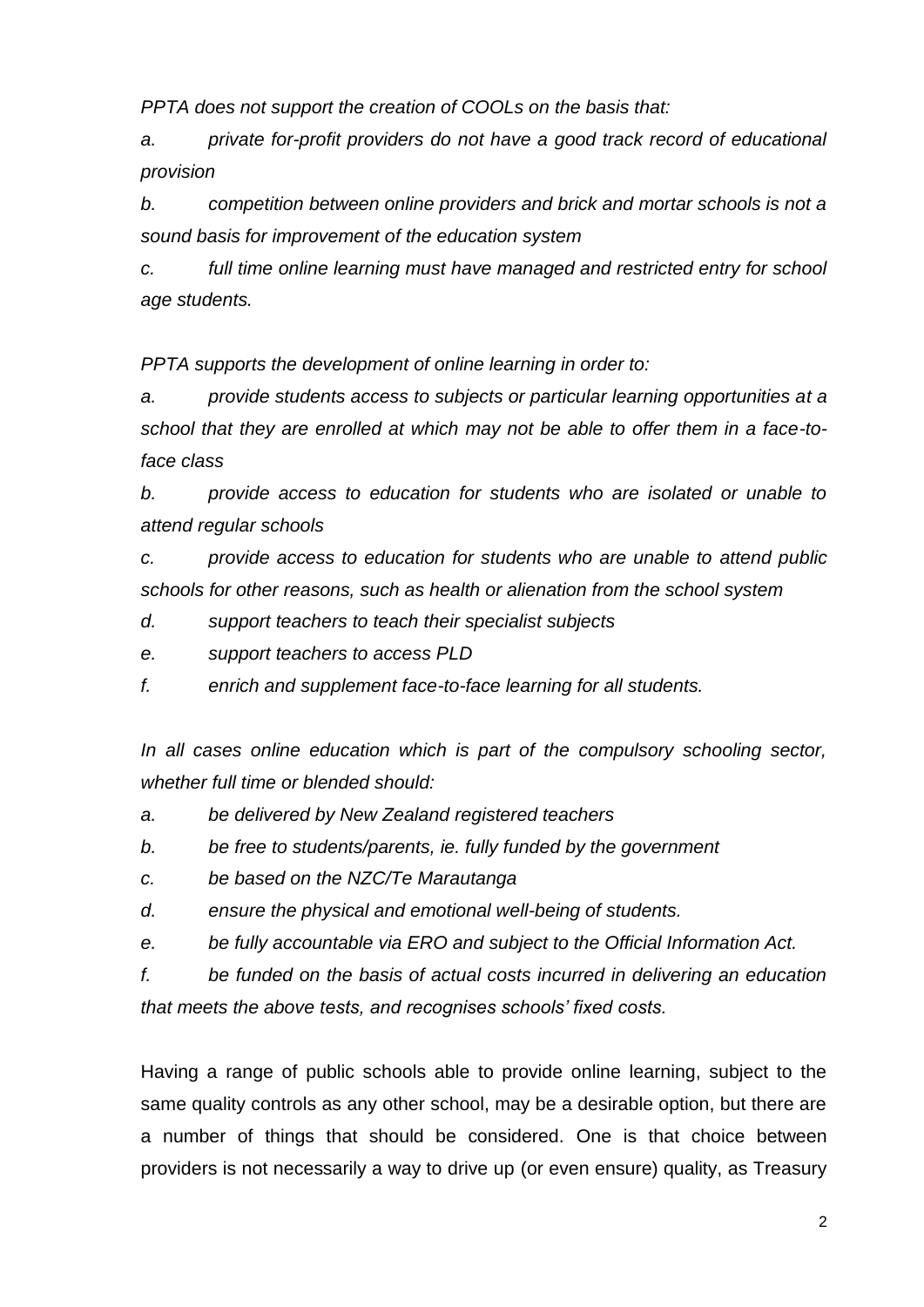and the OECD have noted. Furthermore, competitive duplication of services/ provision may be a very wasteful use of public resources. Public schools have proven themselves very capable of behaving highly competitively even when they are just competing in a limited geographical area, with the effect being winner and loser schools (and therefore students) and this could be exacerbated if competition is opened up nationwide.

PPTA would favour managed and planned entry to online learning, both for providers and for students choosing it. This should be done with as little bureaucracy as possible, and for students could be negotiated with school pastoral and academic staff, parents and the online provider.

In terms of the model for online learning, developing models which encourage collaboration, cooperation, specialisation and sharing of practice and resources should be a priority. It would be disastrous for all the online providers to simply try and develop the cheapest/highest volume courses and leave the difficult and expensive ones alone, and it would also be a great shame to break down the collaborative networks that have already developed within the VLN model, and the connections of Te Kura to schools.

## **4. What should the Government consider to support the effective development of high quality online learning?**

Before answering this question, it would be worth enquiring into what is known about the differences between high quality online learning and high quality face to face learning? Which characteristics would be the same in both, and which would vary?

It's our view, and research would appear to bear this out, that there would be a lot of similarities and few significant differences. With this in mind – practices such as delivery by uncertified teachers, not using the NZC or Te Marautanga, and minimal student-teacher contact would all be unlikely to be characteristics of high quality online learning.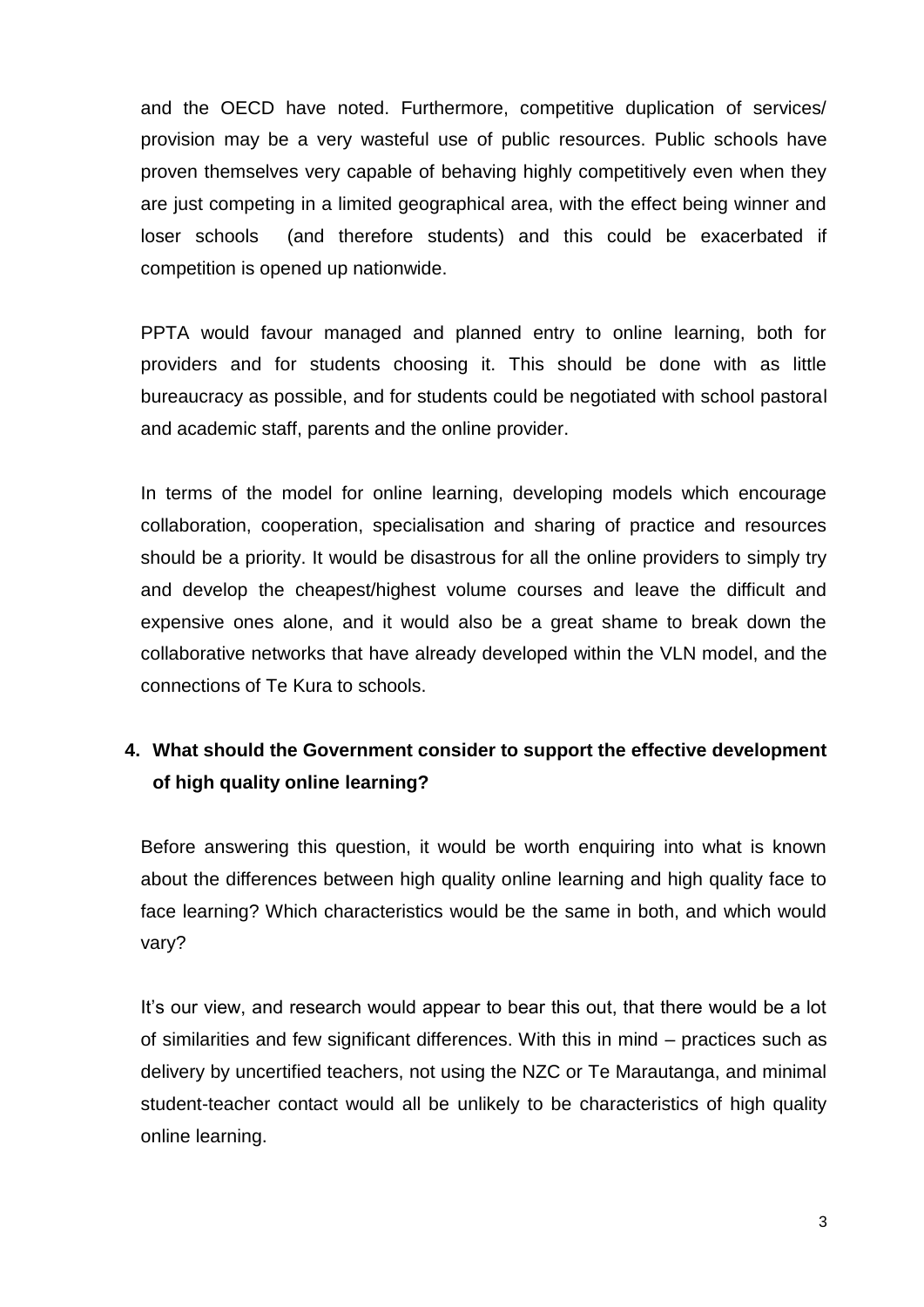A singular and comprehensive definition of the practices, processes and policies which constitute high quality teaching (let alone 'high quality learning') is challenging to find, however the Best Evidence Synthesis 'Quality Teaching for Diverse Students in Schooling' provides part of an answer. It's important to note that the ten practices identified by Alton-Lee are clearly things that teachers do, and they are not necessarily directly able to be readily influenced through policy levers.

Essentially, it's important to recognise that there is a big gap between 'high quality learning' and the aspects of education that policy makers can readily influence. With this in mind then – what elements of policy are more likely to lead to quality teaching and learning in an online environment?

There are a lot of different policy approaches that can be applied to this question. These include, legislation, regulation, funding, on-going support, and monitoring and accountability.

There is some evidence from overseas in regards to these things, as well as from New Zealand's own experiences with online and distance education. PPTA believes that key features of the policy would include:

Use of trained and registered teachers Keeping student : teacher ratios low Institutions that are publicly run and accountable to parents and wider community through the same channels as other schools Teachers belonging to professional networks and communities of practice Student enrolment that is managed and controlled – negotiated choice rather than totally open choice

Furthermore, the system level implications of the policy must be considered alongside the implications for students undertaking online learning. If there is significant shifting of resources, or 'cream skimming' of talented and motivated students, online education may appear to be highly successful, but the overall impact on the system may be negative.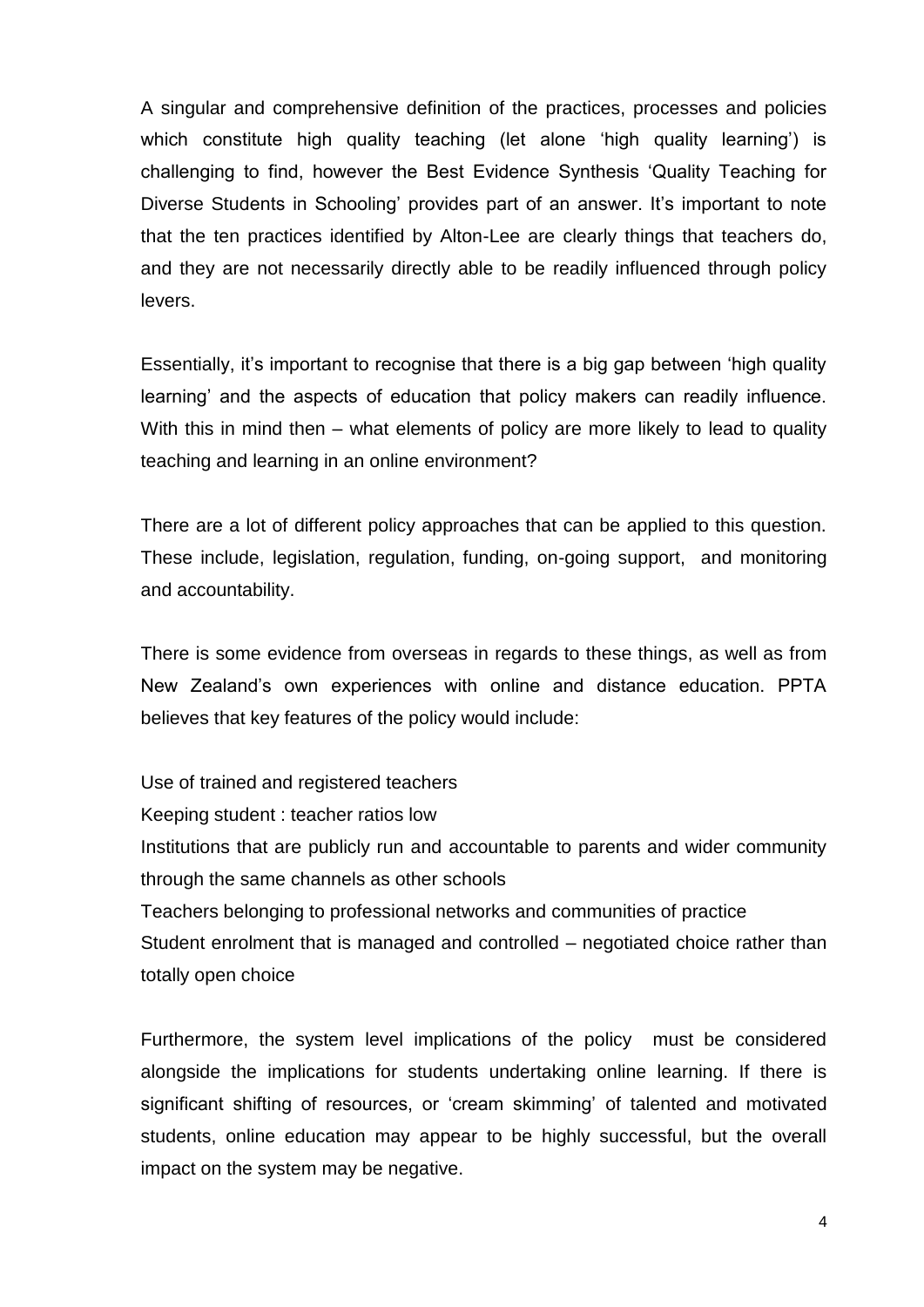We would be interested to explore whether the government is interested in (publicly) delivering high quality online learning, or enabling (and supporting?) the development of if? These would lead to very different policy approaches.

There is a significant difference between the provision of resources for self or teacher directed online learning versus truly 'online learning' in the sense of replacing the wider curriculum and pastoral responsibilities of a school.

# **5. What do you see as the opportunities and barriers to enabling any state school to provide distance education, if they have the infrastructure to do so?**

Barriers:

• Knowledge and expertise

Few teachers have experience or training in online education, and there has been no sustained or comprehensive professional learning available for teachers in this. Furthermore, there is limited research in online teaching and learning, that the MoE clearly discovered when undertaking the policy development for COOLs.

• Funding model/sufficiency/certainty

Certainty and sufficiency are very important elements of funding for any educational institution. Online institutions that lead to much greater mobility of students (and thus uncertainty of funding), funding models that don't account for fixed-costs, or that prioritise flexibility over workforce security all could have severely negative implications for schools. Whether or not schools choose to pursue the option of providing distance/online education or offering it to their students will depend heavily on these factors.

• Industrial implications

There are challenges with reflecting and recognising the employment situations of online teachers in employment frameworks such as collective agreements. Teachers teaching online have the right to belong to the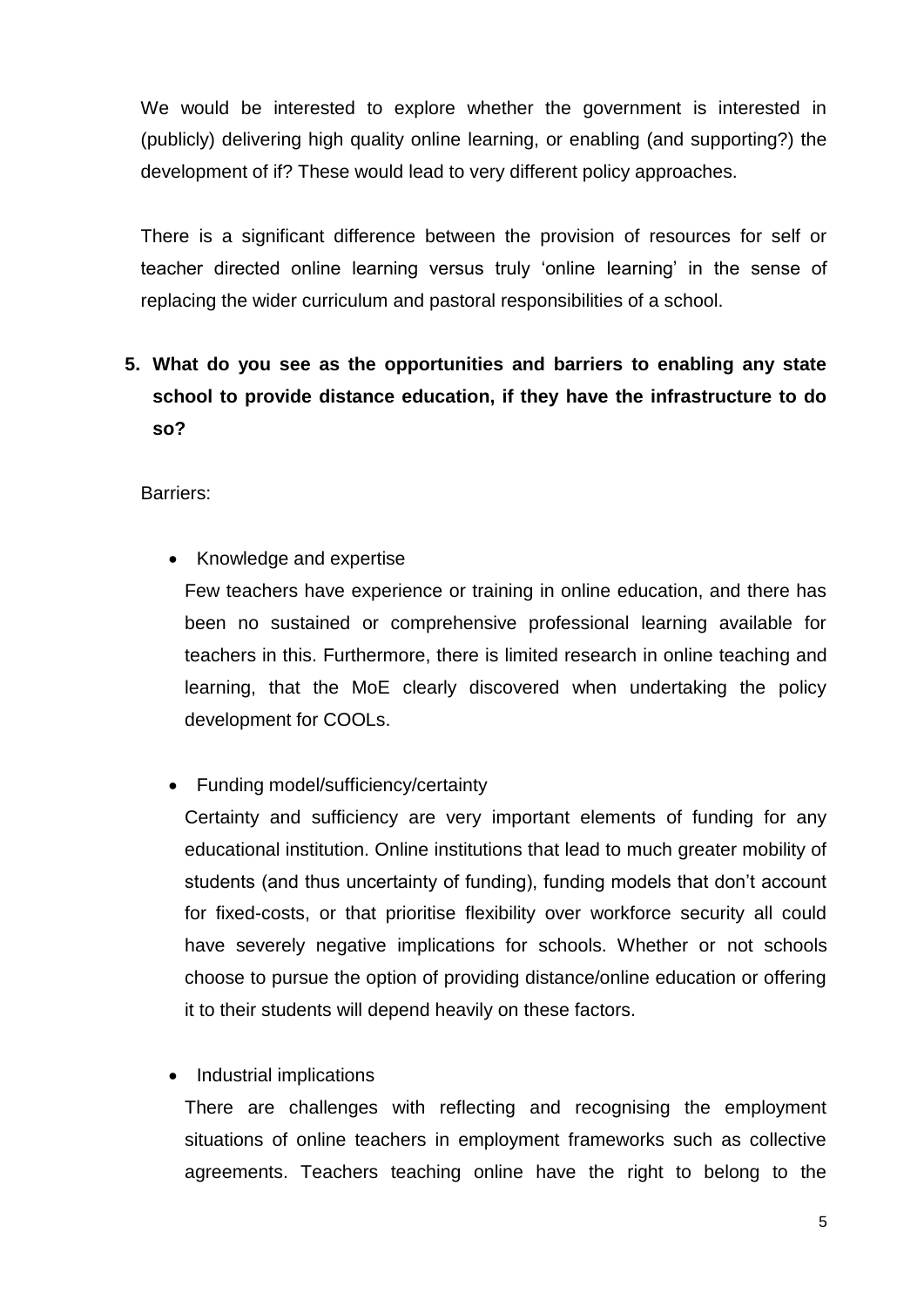teaching workforce in the same way that other teachers do – and one of the critical aspects of this is being covered by the appropriate collective agreement. In many industries working online means insecure employment, inferior terms and conditions and less connection with other professionals – these all must be avoided to ensure that online learning doesn't become a cheap and nasty alternative to face to face provision.

A much more positive alternative to this is establishing and supporting specific online teaching roles within the public system and collective agreements.

#### Student enrolment

An issue with enrolment is the responsibility of different institutions to each other and to students who are dual enrolled. For networks of schools that are undertaking online teaching, this is more readily overcome, as they have established relationships and mutual responsibilities. For institutions where the relationship is purely contractual there may be an incentive on the host school not to provide the additional support – leading to the situation that currently sometimes occurs of online students being left to their own devices in a library or such like, without access to extra support beyond what they can get online.

The other issue with enrolment is to what extent it is free choice, facilitated or managed through gate-ways or application processes. PPTA does not favour totally open choice of enrolment, with the risks to students who may not be suited to online learning and the risks to schools of funding uncertainty being two of the main reasons for this. PPTA's preference is for facilitated entry to online learning, as described above.

#### Institutional models

There are no institutions other than registered schools under the Education Act 1989 that can receive state funding to deliver the curriculum to school age students, a situation which PPTA supports. However, we believe that it would be worth the ministry exploring direct employment of some teachers by